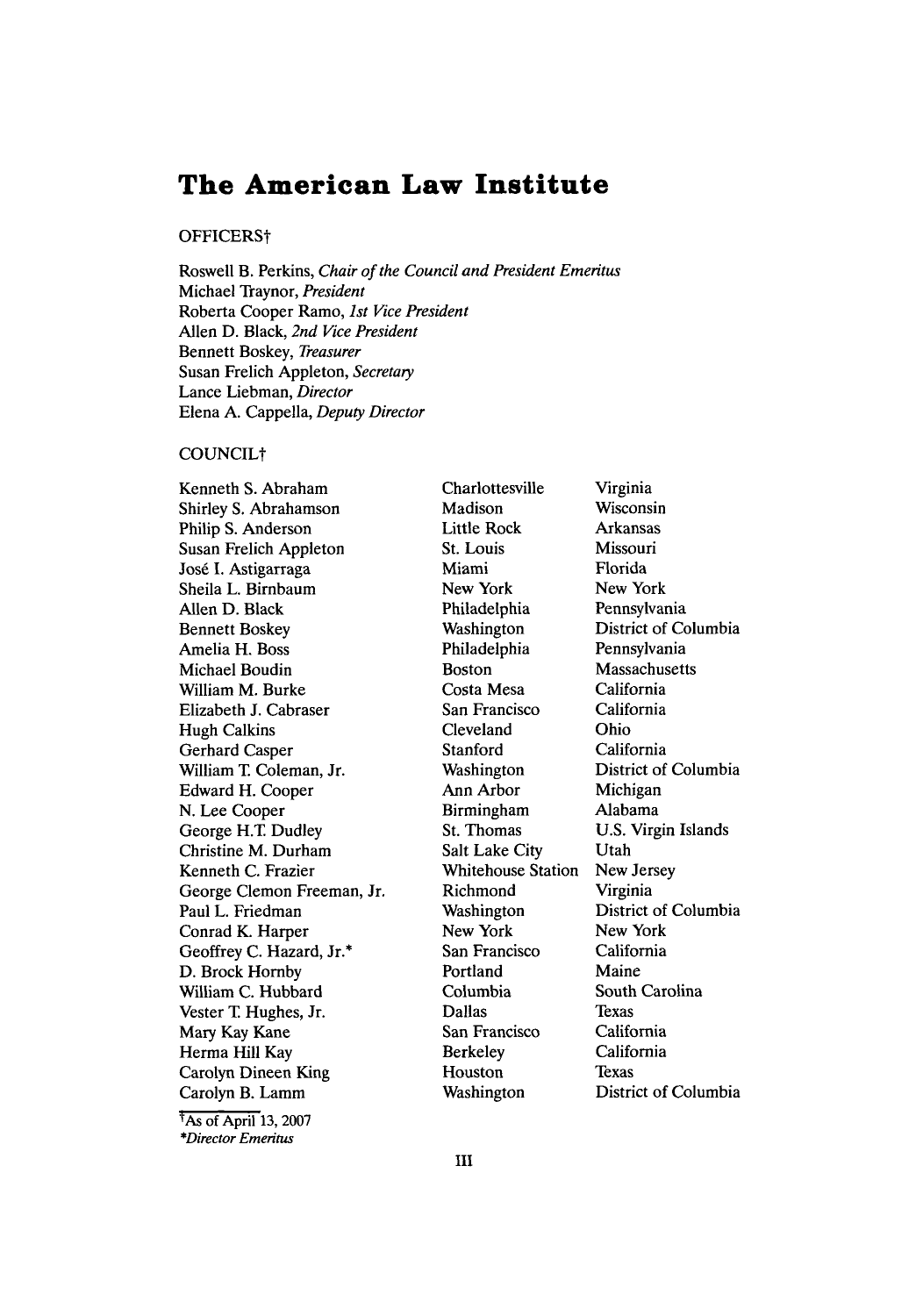# **COUNCIL**

Ann Arbor

Douglas Laycock Pierre N. Leval David **F** Levi Betsy Levin Hans A. Linde Martin Lipton Myles V. Lynk Robert MacCrate Margaret H. Marshall John J. McKetta, III Vincent L. McKusick Daniel J. Meltzer Robert H. Mundheim Kathryn A. Oberly Roswell B. Perkins Harvey S. Perlman Ellen Ash Peters Louis H. Pollak Roberta Cooper Ramo Mary M. Schroeder Win. Reece Smith, Jr. Jane Stapleton Robert A. Stein Larry S. Stewart Michael Traynor Bill Wagner Patricia M. Wald William H. Webster George Whittenburg Herbert P. Wilkins James H. Wilson, Jr. Diane P. Wood

New York Sacramento Washington Salem New York Tempe New York Boston Austin Portland Cambridge New York New York New York Lincoln **Hartford** Philadelphia **Albuquerque** Phoenix Tampa Canberra **Minneapolis** Miami San Francisco Tampa Washington Washington Amarillo Newton Atlanta Chicago

Michigan New York California District of Columbia Oregon New York Arizona New York Massachusetts **Texas** Maine **Massachusetts** New York New York New York Nebraska Connecticut Pennsylvania New Mexico Arizona Florida Australia Minnesota Florida California Florida District of Columbia District of Columbia Texas **Massachusetts** Georgia Illinois

## *Emeritus Council Members*

Roger C. Cramton William H. Erickson Nicholas deB. Katzenbach Ernest J. Sargeant Lawrence E. Walsh

Ithaca Denver Princeton Boston Oklahoma City New York Colorado New Jersey Massachusetts Oklahoma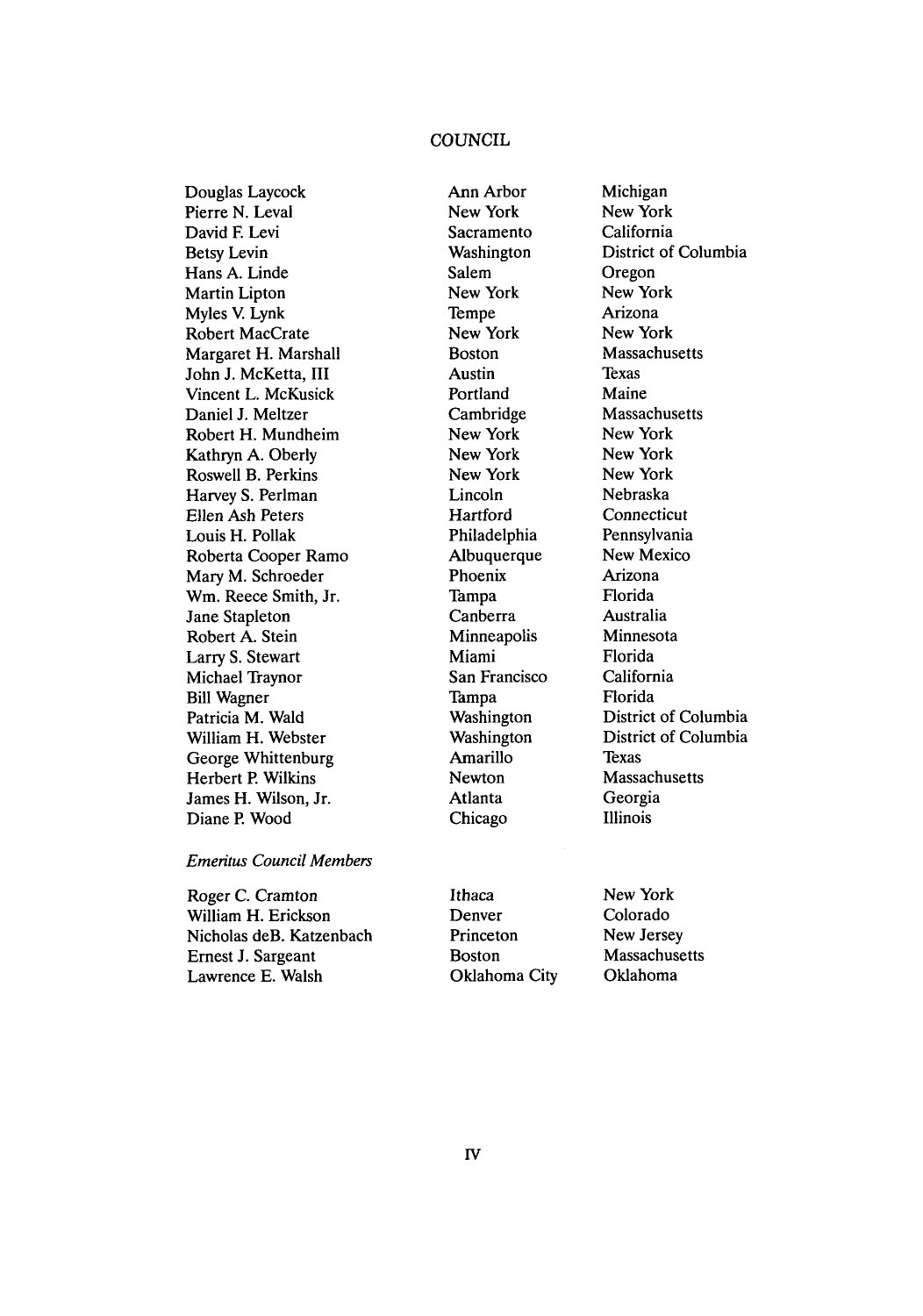## **RESTATEMENT OF THE LAW THIRD TRUSTS**

## **REPORTER**

\*EDWARD C. HALBACH, JR., University of California at Berkeley School of Law, Berkeley, California

#### **ASSOCIATE REPORTERS**

**JEFFREY N. PENNELL,** Emory University School of Law, Atlanta, Georgia [from 2004] RANDALL W. ROTH, University of Hawaii, William **S.** Richardson School of Law, Honolulu, Hawaii [from 2004]

#### **ADVISERS**

GREGORY **S.** ALEXANDER, Cornell Law School, Ithaca, New York [from **20031 MARK** L. ASCHER, University of Texas School of Law, Austin, Texas MARTIN **D.** BEGLEITER, Drake University Law School, Des Moines, Iowa JONATHAN BLATTMACHR, New York, New York [to **2003]** CHRISTINE M. DURHAM, Utah Supreme Court, Salt Lake City, Utah MARY LOUISE FELLOWS, University of Minnesota Law School, Minneapolis, Minnesota **E.** JAMES GAMBLE, Gamble **&** Joswick, Bloomfield Hills, Michigan **JOHN** T. GAUBATZ, University of Miami School of Law, Coral Gables, Florida HUGH R. JONES, New Hartford, New York [to **1997] JOSEPH** KARTIGANER, New York, New York **JOHN** H. **LANGBEIN,** Yale Law School, New Haven, Connecticut BEVIS **LONGSTRETH,** Debevoise & Plimpton, New York, New York [from **1998]** \*\*WILLIAM M. McGOvERN, JR., University of California at Los Angeles School of Law, Los Angeles, California PAM H. **SCHNEIDER,** Gadsden Schneider **&** Woodward, Radnor, Pennsylvania SHERWIN P. SIMMONS, Miami, Florida [Deceased **2006]** ROBERT **A. STEIN,** University of Minnesota Law School, Minneapolis, Minnesota JAMES R. WADE, Wade Ash Woods Hill **&** Farley, Denver, Colorado LAWRENCE W. WAGGONER, University of Michigan Law School, Ann Arbor, Michigan DONOVAN W. M. WATERS, Faculty of Law, University of Victoria, Victoria, British Columbia, Canada LYMAN W. WELCH, Sidley Austin, Chicago, Illinois [from **2003]** HERBERT P. WILKINS, Boston College Law School, Newton, Massachusetts, formerly Supreme Judicial Court of Massachusetts JOSEPH L. WYATT, JR., Morrison & Foerster, Los Angeles, California **LIAISONS** *For the National Conference of Commissioners on Uniform State Laws* DAVID M. **ENGLISH,** University of Missouri-Columbia School of Law, Columbia, Mis-

souri

MAURICE **A.** HARTNETT, III, Dover, Delaware

\*The American Law Institute A. James Casner Reporter [from **1993).**

\*\*Professor McGovern served as Associate Reporter from **1996** to **1998.**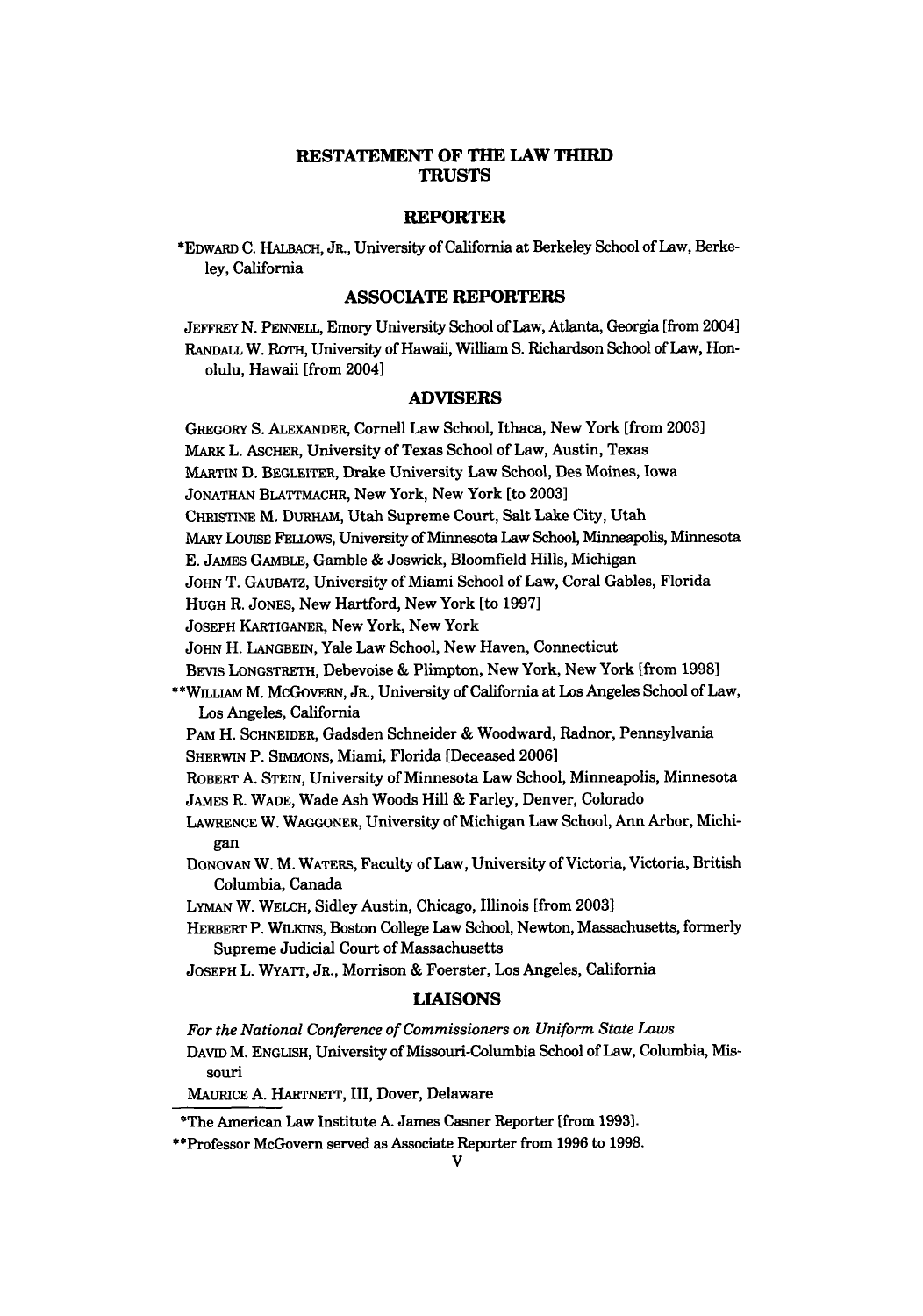# **EX OFFICIO**

ROSWELL B. PERKINS, New York New York *Chair of the Council and President Emeritus, The American Law Institute*

MICHAEL TRAYNOR, San Francisco, California *President, The American Law Institute*

LANCE **LIEBMAN,** New York, New York

*Director, The American Law Institute*

# **MEMBERS CONSULTATIVE GROUP**

# Trusts

(as of March 22, **2005)**

RONALD J. **ALLEN,** Chicago, Illinois

ALEX **A. ALSTON,** JR., Jackson, Mississippi

R GORDON **APPLEMAN,** Fort Worth, Texas

MARK **G.** ARNOLD, St. Louis, Missouri

**JERALD** DAVID **AUGUST,** West Palm Beach, Florida

ROBERT **E.** AUSTIN, JR., Leesburg, Florida

LAWRENCE HERMAN AVERILL, JR., Little Rock, Arkansas

STEVEN K. BALMAN, Tulsa, Oklahoma

GEORGE PATERSON BARTON, Wellington, New Zealand

EDWARD B. **BENJAMIN,** JR., New Orleans, Louisiana

FRANK S. BERALL, Hartford, Connecticut

MARIAN MAYER BERKETT, New Orleans, Louisiana

LAWRENCE BILDER, New Jersey Superior Court, Appellate Division, Jersey City, New Jersey

HARVEY ERNEST BINES, Boston, Massachusetts

IRA MARK BLOOM, Albany, New York

MAX **E.** BLUMENTHAL, Baltimore, Maryland

GEORGE T. BOGERT, Chicago, Illinois

BRUCE H. BOKOR, Clearwater, Florida

RICHARD A. BOOTH, Rockville, Maryland MARTIN H. BRINKLEY, Raleigh, North Carolina EVELYN BRODY, Chicago, Illinois **JACKSON** M. BRUCE, JR., Naples, Florida ALICE GRESHAM BULLOCK, Washington, **D.C.** JOHN P. BURTON, Santa Fe, New Mexico DAVID L. CALLIES, Honolulu, Hawaii RONALD CHESTER, Boston, Massachusetts JONATHAN H. CHURCHILL, New York, New York CAROLYN **COCHRAN** CLARK, New York, New York HARRY **CLAYTON** COOK, JR., Washington, **D.C.** THE RT. HON. THE **LORD** COOKE OF THORNDON, Wellington, New Zealand DAVE L. CORNFELD, St. Louis, Missouri **JAMES J.** CROMWELL, Rockville, Maryland CHRISTOPHER **SCOTT D'ANGELO,** Philadelphia, Pennsylvania **MELANIE** DIPIETRO, Pittsburgh, Pennsylvania JOEL **C.** DOBRIS, Davis, California **ALLAN G. DONN,** Norfolk, Virginia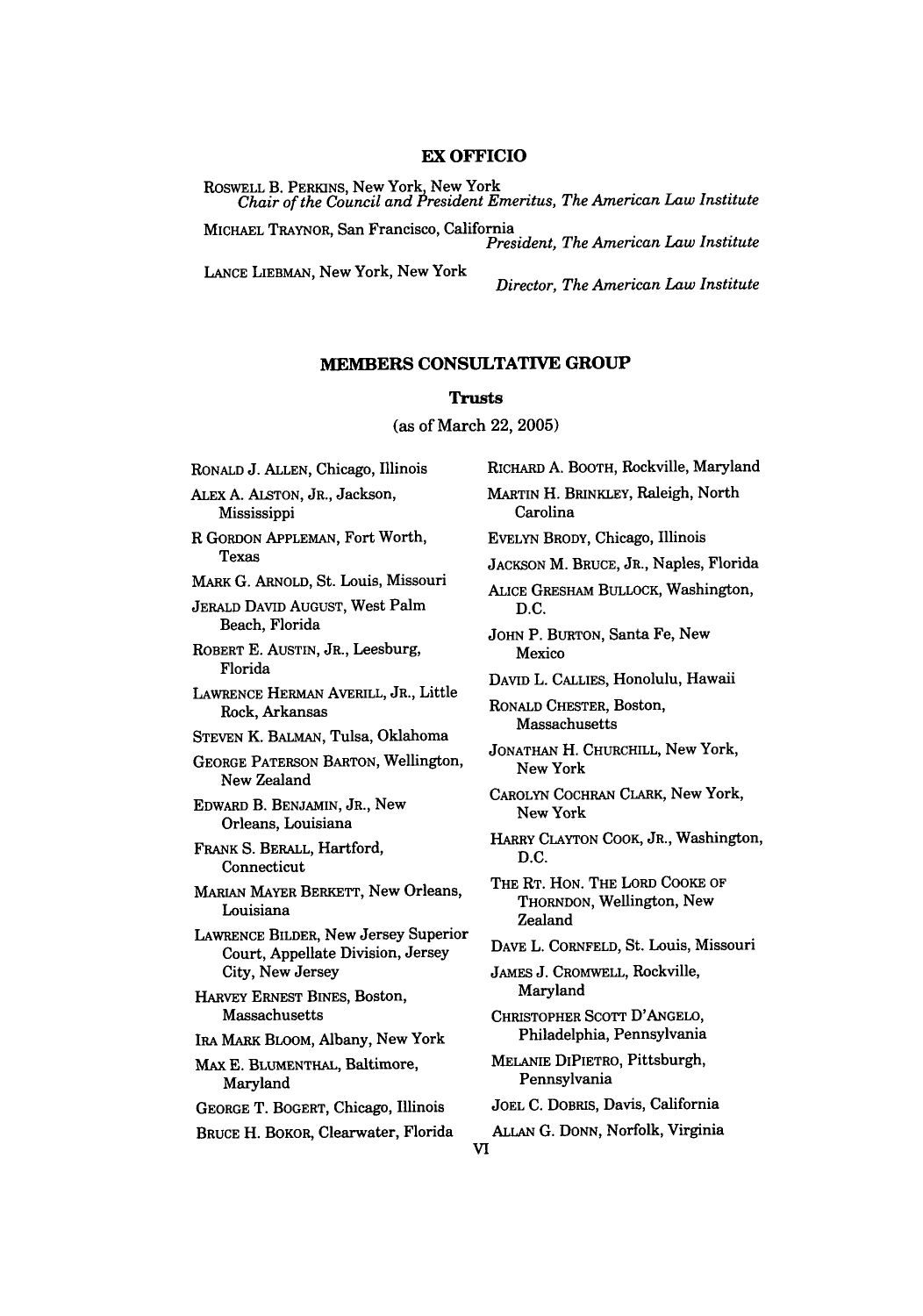# **MEMBERS CONSULTATIVE GROUP**

**JAY** DRATLER, JR., Akron, Ohio W. WAYNE DRINKWATER, JR., Jackson, Mississippi PHYLLIS KAY DRYDEN, San Francisco, California **STEPHEN** DYCUS, South Royalton, Vermont MICHAEL B. **ELEFANTE,** Boston, Massachusetts **DAVID N. ELLENHORN,** New York, New York **DAVID** M. **ENGLISH,** Columbia, Missouri **ALAN** L. **FELD,** Boston, Massachusetts HAROLD BOLTON FINN III, Stamford, Connecticut **MICHAEL D.** FLOYD, Birmingham, Alabama PETER **FLYNN,** Illinois Circuit Court of Cook County, Chicago, Illinois **ADRIAN** M. FOLEY, JR., Roseland, New Jersey MICHAEL R. FORD, Oklahoma City, Oklahoma ROBERT L. FREEDMAN, Philadelphia, Pennsylvania MARION R. FREMONT-SMITH, Boston, Massachusetts MARTIN L. FRIED, Syracuse, New York K. BRUCE FRIEDMAN, San Francisco, California THOMAS P. GALLANIS, Lexington, Virginia MARVIN GARFINKEL, Philadelphia, Pennsylvania JOHN L. GARVEY, Washington, D.C. DANIEL A. GECKER, Richmond, Virginia **A.** SPENCER GILBERT III, Jackson, Mississippi JOSEPH GOLDBERG, Albuquerque, New Mexico MICHAEL GREENWALD, Wynnewood, Pennsylvania **JOSEPH** W. GRIER, JR., Charlotte, North

Carolina

DAVID W. GRUNING, New Orleans, Louisiana H. **REESE HANSEN,** Provo, Utah RICHARD E.V. HARRIS, Piedmont, California **ELLEN** K. HARRISON, Washington, **D.C** MAURICE A. HARTNETT, III, Dover, Delaware WILLIAM **DIXON HAUGHT,** Little Rock, Arkansas **DONALD E.** HERRMANN, Fort Worth, Texas PAULINE **E.** HIGGINS, Houston, Texas WILLIAM B. HILGERS, Austin, Texas **KENNETH** L. HIRSCH, Pittsburgh, Pennsylvania HENRY PHIPPS HOFFSTOT, JR., Pittsburgh, Pennsylvania ERIC MILLS **HOLMES,** Danville, Kentucky **JEROLD I.** HORN, Peoria, Illinois **DONALD** L. HOWELL, Houston, Texas **MONT** P. **HOYT,** Houston, Texas **JOSEPH E.** IMBRIACO, Summit, New **Jersey** RALPH **A.** JACOBS, Philadelphia, Pennsylvania **J.** RODNEY **JOHNSON,** Richmond, Virginia RICHARD **JULIEN,** Belvedere, California RICHARD Z. KABAKER, Madison, Wisconsin EDWARD T. **KENYON,** Chilmark, Massachusetts CATHERINE **KESSEDJIAN,** Paris, France **CHARLES CAPEN** KINGSLEY, New Haven, Connecticut RICHARD S. KINYON, San Francisco, California LEWIS N. KLAR, Edmonton, Alberta, Canada A. KODZO PAAKU KLUDZE, Supreme Court of Ghana, Hohoe, Ghana KENNETH M. KLUG, Fresno, California

VII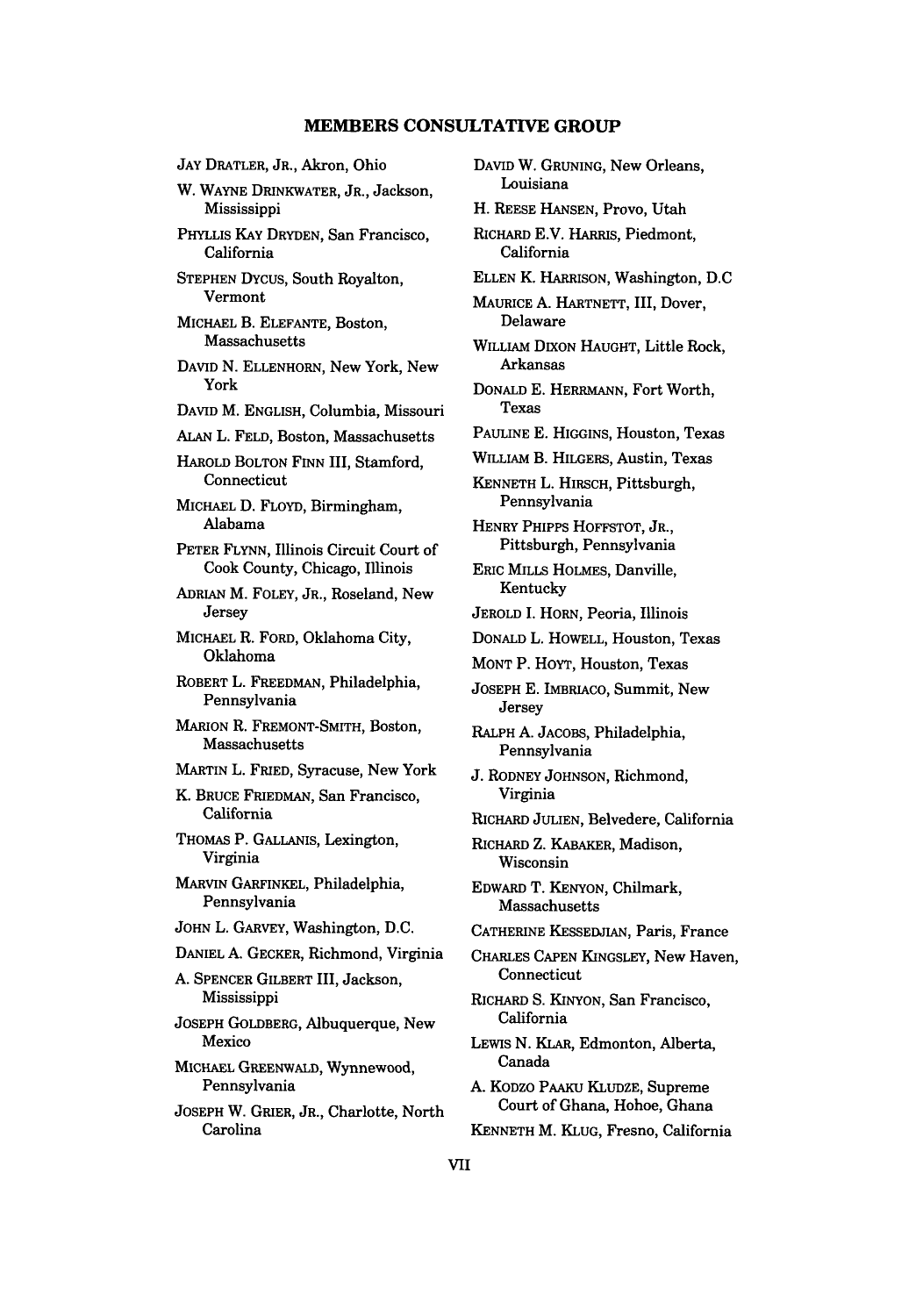### **MEMBERS CONSULTATIVE GROUP**

DANIEL C. KNICKERBOCKER, JR., Brooklyn, New York RICHARD H. KOPPES, San Francisco, California GERALD KORNGOLD, Cleveland, Ohio JEFFREY D. KOVAR, Washington, D.C. ANDREW KULL, Boston, Massachusetts EDWARD LABATON, New York, New York HARRY V. LAMON, JR., Atlanta, Georgia HOwARD LANGER, Philadelphia, Pennsylvania WILLIAM P. LAPIANA, New York, New York HERBERT I. LAZEROW, San Diego, California RICHARD **D.** LEGGAT, Cohasset, Massachusetts **DAVID** MAURICE LEVITAN, New York, New York BARBARA B. LEWIS, Louisville, Kentucky WILLIAM JOSEPH LINKOUS, JR., Atlanta, Georgia HOUSTON PUTNAM LOWRY, Meriden, Connecticut JOHN SHAFROTH LUTZ, Denver, Colorado W. **CULLEN** MACDONALD, New York, New York GRAYSON M.P. MCCOUCH, San Diego, California JAMES C. McKAY, JR., Washington, D.C. JOSEPH McLAUGHLIN, New York, New York SAM SCOTT MILLER, New York, New York PAULA A. MONOPOLI, Baltimore, Maryland SAMUEL K. MURUMBA, Brooklyn, New York ARNOLD K. MYTELKA, Springfield, New Jersey LAWRENCE NEWMAN, New York, New York JOHN KRANZ NOTZ, JR., Chicago, Illinois OWEN OLPIN, Teasdale, Utah

MARILYN G. ORDOVER, Brooklyn, New York **ERIC** W. ORTS, Philadelphia, Pennsylvania LUCIAN T. PERA, Memphis, Tennessee BERNARD PETRIE, San Francisco, California FORREST **A. PLANT,** Sacramento, California THOMAS L. POPEJoY, Albuquerque, New Mexico H. **DAVID** POTTER, Norfolk, Connecticut **JAMES** Y. PRESTON, Charlotte, North Carolina **JOHN** R. PRICE, Seattle, Washington ROBERT **G. PUGH,** JR., Shreveport, Louisiana ERIC **RAKOwSKI,** Berkeley, California BERNARD **D.** REAMS, JR., San Antonio, Texas **GEORGE** BLISS **REESE,** New York, New York JAMES L. ROBERTSON, Jackson, Mississippi CYNTHIA **ANN SAMUEL,** New Orleans, Louisiana RoY **A. SCHOTLAND,** Washington, **D.C.** WILLIAM SCHWARTZ, New York, New York MARC M. SELTZER, Los Angeles, California THOMAS L. SHAFFER, Notre Dame, Indiana **STEPHEN** M. SHAPIRO, Chicago, Illinois **JEFFREY G. SHERMAN,** Chicago, Illinois VIRGINIA V. SHUE, San Diego, California **DAVID** T. SMITH, Gainesville, Florida CHARLES **A.** SNYDER, New Orleans, Louisiana CLARE H. **SPRINGS,** San Francisco, California THOMAS **E. STANTON,** JR., San Francisco, California STEWART **E.** STERK, New York, New

VIII

York